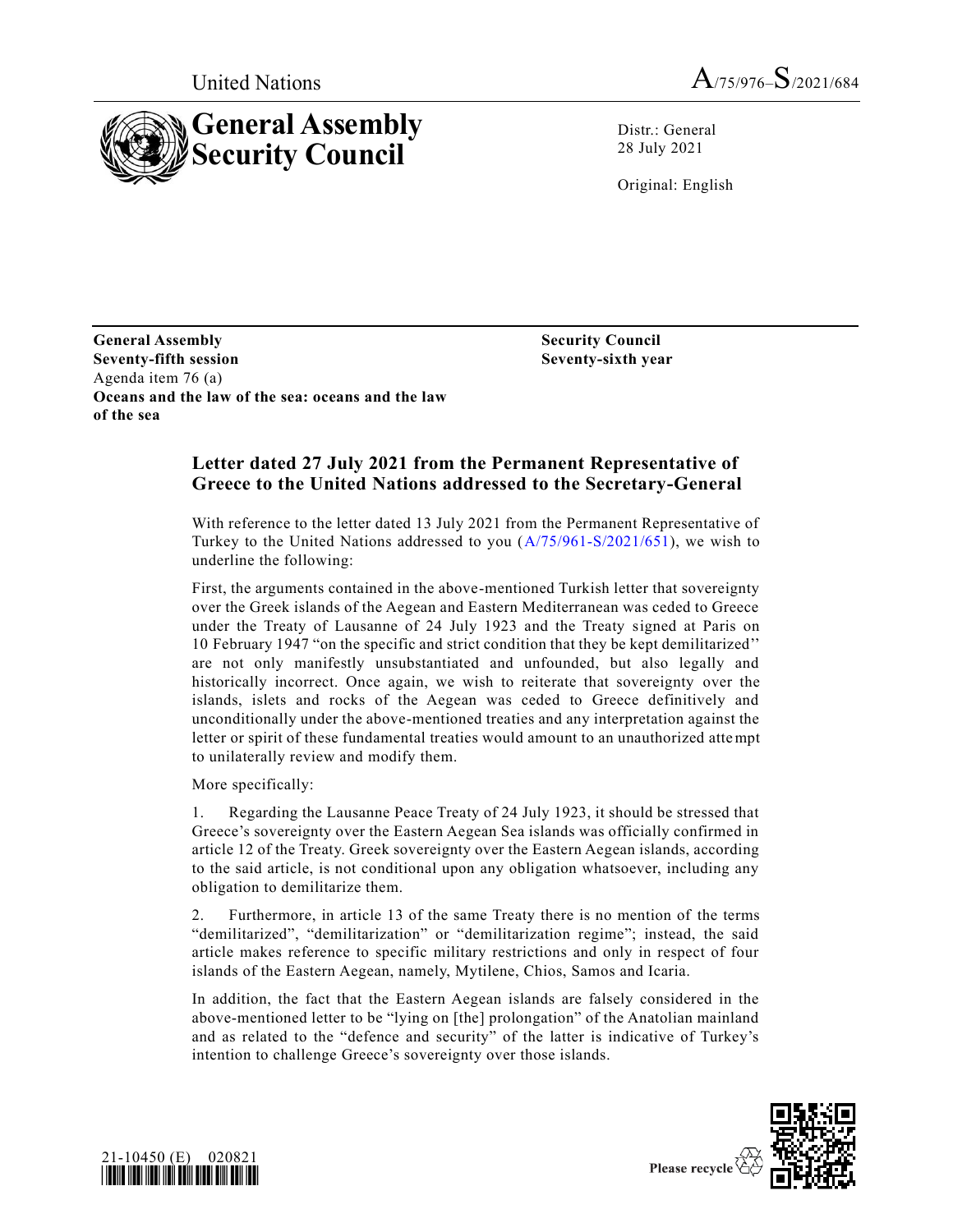3. Turning in particular to the Greek islands of Lemnos and Samothrace, it should be stressed that these islands had been subject to a demilitarization status, together with the Turkish islands of Imbros and Tenedos, namely to the status of the Straits, on the basis of articles 4 and 6 of the 1923 Convention relating to the Regime of the Straits, signed at Lausanne. This demilitarized status was completely abolished since the above-mentioned Convention was replaced in its entirety by the 1936 Montreux Convention, which governs the same subject. More specifically, the preamble of the said Convention expressly stipulates that the parties thereto "have resolved to replace by the present Convention the Convention signed at Lausanne on the 24th July, 1923". The Montreux Convention does not provide for the demilitarization of or any other military restriction whatsoever on these islands.

Turkey has officially recognized Greece's sovereign right to militarize Lemnos and Samothrace, inter alia, by an official letter (ref. No. [7894/65\)](https://undocs.org/en/E/RES/7894/65), dated 6 May 1936, addressed from the then Turkish Ambassador to Athens to the Greek Prime Minister, as well as by a relevant statement made before Turkey's National Assembly on 31 July 1936 by the then Turkish Foreign Minister, R. Aras, on the occasion of the ratification of the Montreux Convention. Thus, there is no demilitarization obligation for Lemnos and Samothrace and, therefore, any arguments to the contrary are false and misleading.

4. With respect to the Dodecanese islands, it should be underlined that the 1947 Paris Treaty of Peace with Italy ceded full and unconditional sovereignty to Greece over them and the adjacent islets. It should be additionally noted that the provisions of the said Treaty, including those relating to demilitarization, are *res inter alios acta*  and cannot be invoked by Turkey, which is not a party to that Treaty. This is also confirmed by article 89 of the Treaty, according to which its provisions shall not confer any rights and benefits to States that are not parties to it.

5. In view of the above, Greece rejects all the Turkish allegations contained in the aforementioned letter with regard to the purported "material breach of its demilitarization obligations", as well as the allegations that Greece's sovereignty over the Eastern Aegean islands is conditional on their demilitarization, as totally unsubstantiated, arbitrary and in bad faith. At this point, Greece cannot but avail itself of the opportunity to refer to the numerous incidents of violation of Greek airspace over, among others, Greek islands, by unauthorized Turkish military aircraft; such acts, by themselves illegal anyway, are in violation, inter alia, of the relevant prohibition of article 13 (2) of the Lausanne Peace Treaty.

Turkey, by baselessly – in legal terms – linking allegations of a purported demilitarization obligation of Greek islands to the entitlement itself of these islands to maritime zones confirms attempts to negate Greek islands' continental shelf and exclusive economic zone, contrary to article 121 (2) of the United Nations Convention on the Law of the Sea, which reflects customary international law and explicitly provides for the entitlement of islands to all maritime zones. These intentions became even more transparent when Turkey concluded with Libya's Government of National Accord, on 27 November 2019, the null and void "Memorandum of understanding " on "delimitation of the maritime jurisdiction areas in the Mediterranean" (see letter dated 9 December 2019 from the Permanent Representative of Greece, annexed to the letter dated 14 February 2020 [\(A/74/706\)](https://undocs.org/en/A/74/706)).

Moreover, Turkey claims that the alleged obligations for demilitarization "were set forth in the interest of the maintenance of international peace and security", apparently echoing article 13 of the Lausanne Peace Treaty. However, Turkey maintains a large military force with an aggressive posture along its coast facing the Eastern Aegean Greek islands, conducting simultaneous military landing exercises in the area. Furthermore, Turkey is the country that invaded the Republic of Cyprus in